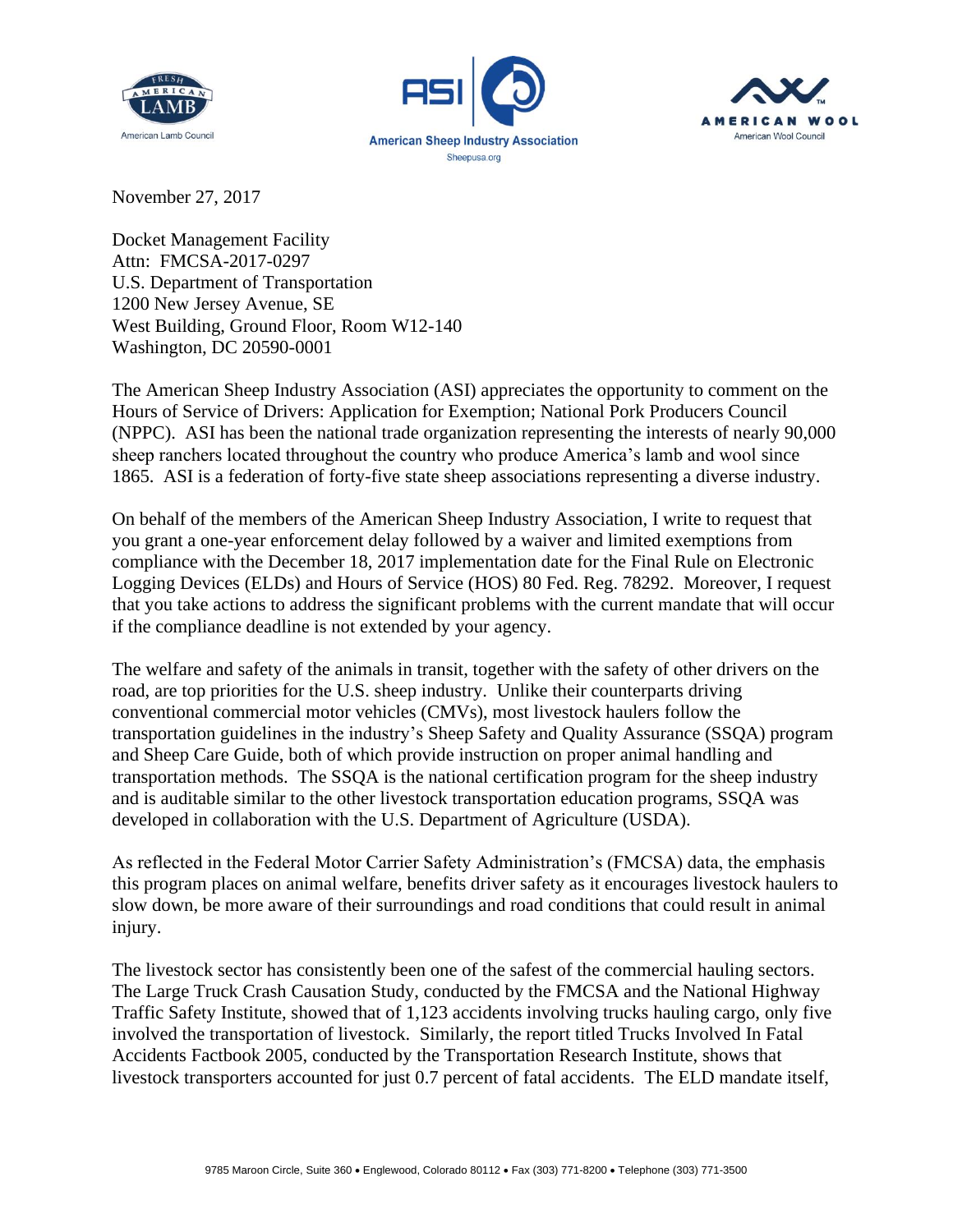which is the subject of this petition, does nothing to improve that record of safety over paper logs.

Despite its being issued nearly two years ago, awareness for this rule among livestock haulers and the industry is low. The lack of stakeholder outreach has led to a lack of awareness within the livestock industry, particularly among livestock drivers, about the rule. More time is needed to reach out to the livestock industry, and ensure that industry education and certifications programs like the Sheep Care Guide include ELD compliance and use in their materials. For instance, FMCSA's recent change to include livestock in its interpretation of the 150-air mile exemption for agricultural commodities, a change that the industry strongly supports and appreciates, has raised many additional questions from livestock haulers who are unsure about the mechanics of the new exemption and even if it means they are exempt from the ELD mandate itself.

Granting a waiver and limited exemption from the ELD mandate for livestock haulers will enable FMCSA to reach out to livestock haulers effectively, allow for long-standing livestock transportation safety and training programs to make needed adjustments, and provide the necessary time for training livestock haulers on the use of ELDs.

Unfortunately, confusion and possibly misunderstanding over enforcement and how ELDs operate are causing significant concern within the livestock industry over apparent incompatibilities between the HOS rule and the realities of livestock hauling. Many sheep and livestock operations are in remote, rural areas, routinely requiring long animal transport hauls. These animals, when loaded onto trailers, are vulnerable to changes in temperature. Industry guidelines mandate that drivers avoid stops while hauling livestock, especially in warmer weather, as the trailers are designed to cool the animals down while in motion. However, drivers who, for a variety of different reasons, reach driving-time limits while hauling animals will face a difficult decision: compliance with animal welfare laws and guidelines or compliance with FMCSA's HOS rules.

Livestock haulers are accustomed to managing these priorities through planning, log books and notations in those books. The emergence of ELDs is a new element to these procedures that must also be carefully implemented and managed.

Since the ELD mandate provides no increased safety over the current system of written log books – and a limited waiver of the ELD mandate for livestock haulers simply maintains the status quo and provides an equivalent level of safety from one of the safest sectors of the transportation industry – DOT and FMCSA clearly have the authority to grant this petition. Granting a waiver and limited exemption from the ELD mandate for livestock haulers will enable FMCSA and the livestock industry to undertake the training and education necessary for livestock haulers to fully understand ELDs. It will also provide an opportunity for FMCSA to develop livestock specific solutions to the underlying HOS concerns of the industry, while still maintaining safety on our roads.